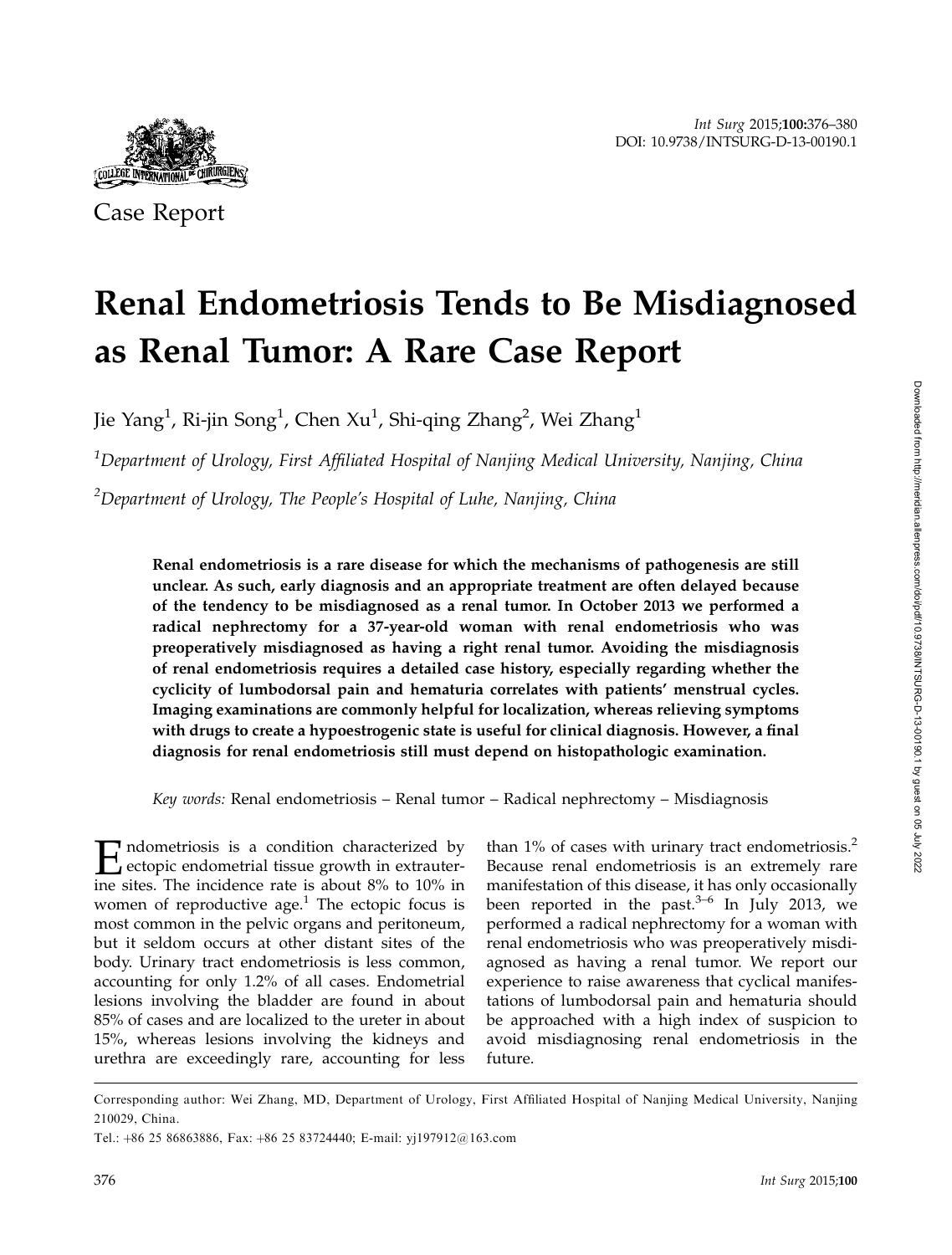## Case Report

#### **History**

In September 2013, a 37-year-old married mother of two daughters came to our hospital seeking medical attention and complained of paroxysmal dull pain in the right lower back. The pain had been aggravated by menstrual periods for a 6-month duration without any obvious causative factors. There was no history of abdominal pain or gross hematuria. Otherwise, the menstrual pattern and leucorrhea were normal, and there was no history of dysmenorrhea and sexual behavior during the menstrual period. There were no reports of any pelvic trauma or surgery.

Five months ago, the ultrasonography of the patient's abdomen in a local clinic showed right hydronephrosis and several calculus in the right kidney and ureter. These findings were replicated using unenhanced abdominal X-ray. After the patient was treated with calculus-dissolving drugs and extracorporeal shock-wave lithotripsy in a local hospital, there was only temporary relief from repeated right lumbodynia. The patient was hospitalized in October 2013 for further treatment.

#### Preoperative examinations

Intravenous pyelography displayed two radiopaque calculus images and compressed deformation of the middle and lower calyces in the right kidney (Fig. 1A). Plain computed tomography (CT) scanning of the abdomen showed an inhomogeneous (10–36 Hounsfield units) mass of  $7.5 \times 5.0 \times 3.5$  cm in the lower pole of the right kidney, with multiple cysts and small calcifications (Fig. 1B). The mass can only be enhanced slightly in contrast-enhanced CT images, with a low-density central area consistent with necrosis or cystic change. Furthermore, the CT scanning did not display any other evidence of retroperitoneal lymphadenectasis, involved pelvicaliceal system, renal vein or inferior vena cava (Fig. 1C–1E). Based on the imaging results we considered the mass in the right kidney to be a renal tumor with the clinical stage of T2a, N0, M0. We did not carry out preoperative percutaneous biopsy for this 37 year-old woman, who had a long life expectancy and a clearly suspicious tumor lesion, in order to avoid the potential risk of tumor implantation via needle tracks. Finally, we chose radical nephrectomy as the surgical method for this case because of the relatively large tumor volume and the possibility of cystic renal cell carcinoma (RCC).

## Operative and histopathologic findings

After successful administration of general anesthesia, the exploration of the right renal region via the 11th intercostal incision revealed a mass situated at the lower pole of the right kidney without any surface anomalies. The mass did not show any sign of invading the perirenal fat and surrounding organs, including the right ureter. The radical nephrectomy was completed successfully.

The operative specimen measured  $11.0 \times 6.5 \times 5.5$  $\text{cm}^3$ . After the specimen was longitudinally dissected, we discovered several capsular spaces containing brown, serumlike fluid in the lower pole of the right kidney, and the cut surface of the mass was hoar with intact capsule.

Finally, histopathologic examination found ectopic endometrium and abundant fibrous tissue in both the renal cortex and medulla, confirming the final diagnosis of the case as endometriosis of the right kidney (Fig. 1F).

#### Discussion

The pathogenesis of endometriosis is still not well established. Several hypotheses have been proposed, such as ectopic transplantation theory, metaplasia of coelomic epithelium, autoimmunity, blood-lymphatic embolism, embryonic theory, and others.<sup>7</sup> It is universally acknowledged that ectopic transplantation plays a role in the development of endometriosis, so it follows that the pathogenesis of urinary tract endometriosis may involve similar mechanisms.<sup>8</sup>

The basic histopathologic change of renal endometriosis is that the ectopic endometrium cyclically thickens and sheds in response to the changing levels of ovarian sex hormones. It results in the growth of surrounding fibrous tissue and the formation of endometrioma in the kidney. Repeated periodic bleeding makes accumulated blood cysts gradually increase in the renal tissue, and intracapsular blood and the deciduous ectopic endometrium form gross hematuria when the lesions break into the renal calyces. If the lesions invade the renal capsule, patients often experience dull lumbodorsal pain. In addition, blood clots and deciduous endometrium may cause ureteral obstructions, which may then evoke renal colic.<sup>9</sup> Continued proliferation of fibromuscular tissue around lesions results in trabs and nodules, which finally form variously sized scleroma called endometrioma. The endometrioma distort the shape of the kidney by drawing in adjacent renal parenchyma.<sup>10</sup>

Downloaded from http://meridian.allenpress.com/doi/pdf/10.9738/INTSURG-D-13-00190.1 by guest on 05 July 2022 Downloaded from http://meridian.allenpress.com/doi/pdf/10.9738/INTSURG-D-13-00190.1 by guest on 05 July 2022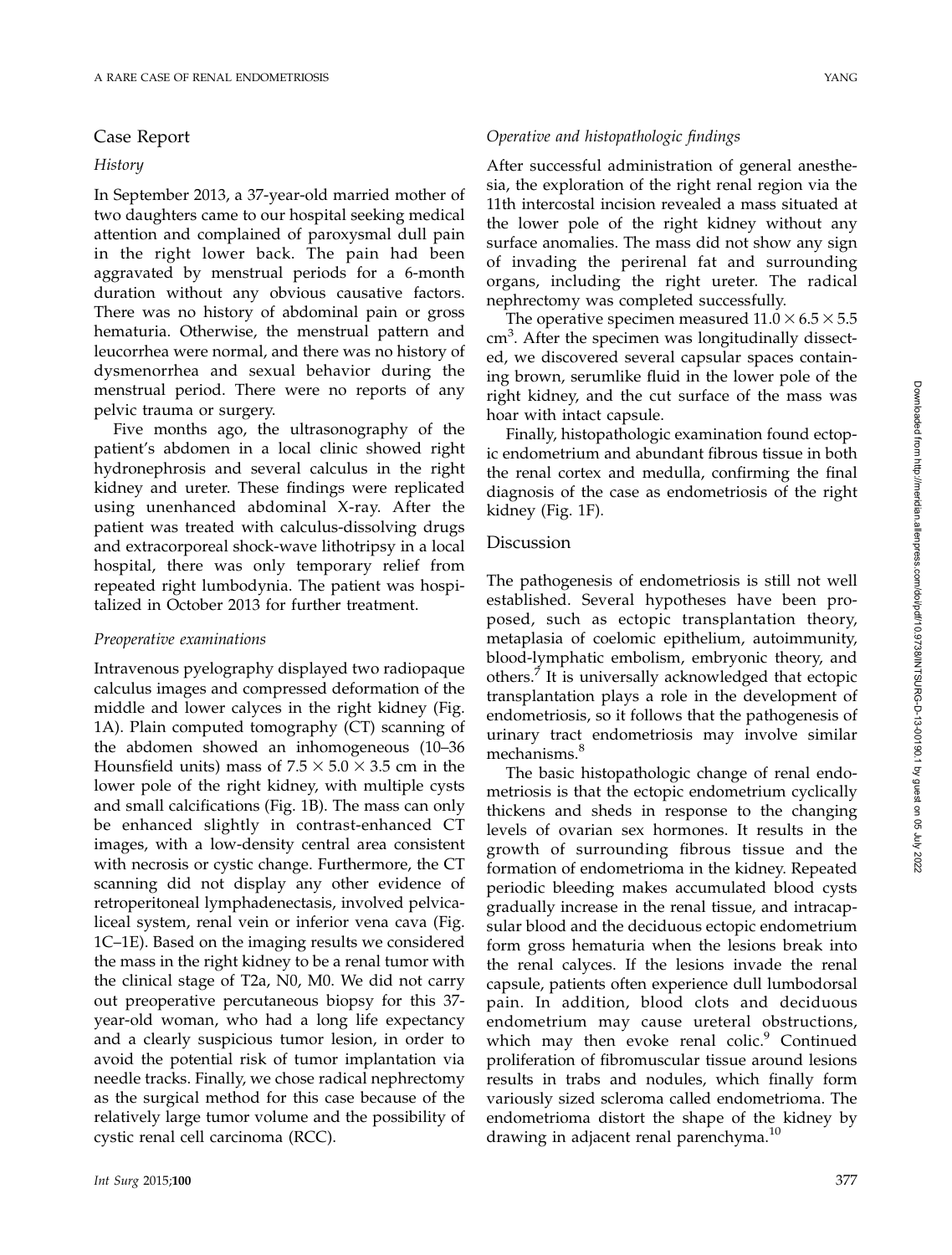



Fig. 1 Imaging examinations (A–E) of the patient showed an inhomogeneous mass of  $7.5 \times 5.0 \times 3.5$  cm, with multiple cysts and small calcifications in the lower pole of the right kidney, which was only slightly enhanced and had a low-density central area consistent with necrosis or cystic change. The mass led to compressed displacement of the right renal pelvis and calices. Histopathologic examination (F) found ectopic endometrium in both the renal cortex and medulla. (A) The 15th-minute image of a total of 90 minutes of intravenous pyelography. (B) Unenhanced CT scanning of kidneys. (C) The renal cortical phase of enhanced CT scanning. (D) The renal corticomedullary phase of enhanced CT scanning. (E) The renal excretory phase of enhanced CT scanning. (F) The histopathologic picture of the excisional specimen (bars =  $100 \mu m$ ).

The typical triad of RCC characteristics, a palpable lumbodorsal mass, pain, and gross hematuria are also common in renal endometriosis, thus causing the tendency to misdiagnose renal endometriosis as RCC. One defining characteristic specific to renal endometriosis is the cyclicity of lumbodorsal pain and hematuria, which correlates with patients' menstrual cycles. In the present report, the patient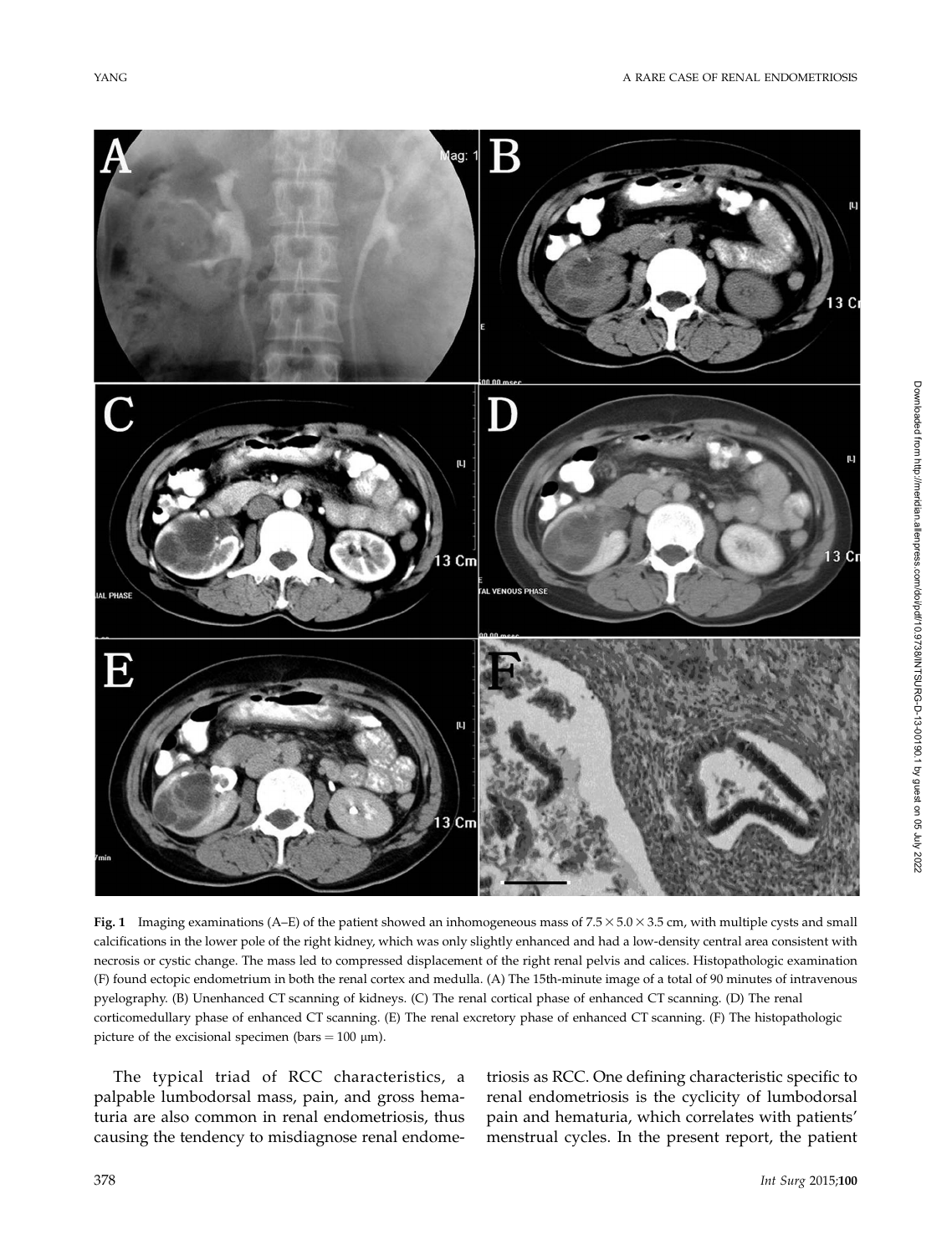complained about a paroxysmal pain of the right lower back that became aggravated during her menstrual period, but without gross hematuria. Regretfully, the diagnostic significance of the patient's aggravated lumbodorsal pain during her menstrual period did not come to our attention.

The imaging manifestations of renal endometriosis do not facilitate accurate diagnosing, thus it is commonly misdiagnosed before the operation as a tumor, inflammation, congenital anomaly, etc. Imaging examinations by CT scanning are commonly helpful for localization.<sup>10</sup> Unenhanced CT scans show low-density oval lesions less than 3 cm with clear, irregular boundaries. Lesion density is usually uniformly hypodense, but it fluctuates with the menstrual cycle. When ectopic endometrium bleeding occurs during the menstrual period, the density of lesions may increase or appear uneven. CT enhancement scanning often fails to show enhancement in the central parts of lesions and uneven enhancement in the circumjacent proliferative fibromuscular tissue.<sup>6,9</sup>

Compared with CT, magnetic resonance imaging (MRI) shows superior spatial resolution. The typical MRI of renal endometriosis appears as a singleroom or multiroom cystic mass with blood. The solid components of renal endometrioma usually show hypointensity or isointensity on T1-weighted images and hypointensity on T2-weighted images.<sup>11</sup> We did not carry out MRI examination for the patient because plain and enhanced CT scanning was the preferred modality for imaging the working diagnosis of renal tumors or RCC. Intravenous pyelography examination provides little diagnostic information to help identify renal endometriosis, whereas type B ultrasound is useful only for confirming the existence of solid-cystic lesions rather than the diagnosis of renal endometriosis. Using drugs (such as norethindrone) to create a hypoestrogenic state is extremely useful for clinical diagnosis of renal endometriosis if the symptoms of lumbodorsal pain and gross hematuria can be relieved by this treatment.

Preoperative biopsy via fine-needle aspiration can greatly help to determine the nature of the lesions and avoid the misdiagnosis, but it has not been recommended by the guidelines of the European Association of Urology on RCC because of the high diagnostic accuracy of current abdominal imaging findings and the potential risk of tumor seeding via needle tracks. $12,13$  Nephron-sparing surgery and intraoperative frozen-section examination also could not be carried out for this patient because of the preoperative stage of cT2a, N0, M0, according to imaging results. The European Association of Urology guidelines for RCC suggest that radical nephrectomy is the standard of care for patients with  $T2$  tumors and those larger-size  $($ cm) renal masses were not treatable by nephronsparing surgery because of an increased risk of intrarenal recurrences.<sup>12,13</sup> Another important reason for choosing radical nephrectomy instead of partial nephrectomy is that the possibility of cystic RCC cannot be excluded. Partial nephrectomy needs to cut into the kidney and has a far higher risk of breaking the cyst walls of the lesion and causing tumor dissemination through the flow of hydatid fluid than radical nephrectomy, which is performed only outside the renal adipose capsule (Gerota fascia). Therefore, the misdiagnosis finally resulted in the overtreatment of nephrectomy.

In short, renal endometriosis is an orphan disease. The causation and pathogenesis are still unclear, and now no specific diagnostic method can be acquired. All of these things hinder the early diagnosis of renal endometriosis and even cause it to tend to be misdiagnosed as renal tumors. Thus, to avoid misdiagnosis it requires clinicians to inquire about case history in detail, especially whether the cyclicity of lumbodorsal pain and hematuria is correlative with patient's menstrual cycles. Basic diagnostic techniques, such as history taking and physical examination, should not be overshadowed by hightech imaging. A detailed case history, careful consideration of all investigation results, joint consultation with senior colleagues, and an open mind are all crucial elements for a good medical practice. If all of these basic principles have been executed, this case may end up with a fine-needle aspiration biopsy, followed by the correct diagnosis of renal endometriosis and possibly just hormonal treatment instead of a radical nephrectomy.

## Acknowledgments

Jie Yang and Ri-jin Song contributed equally to this article.

## References

- 1. Acien P, Velasco I. Endometriosis: a disease that remains ´ enigmatic. ISRN Obstet Gynecol 2013;2013:242149
- 2. Patel A, Thorpe P, Ramsay JW, Shepherd JH, Kirby RS, Hendry WF. Endometriosis of ureter. Br J Urol 1992;69(5):495–498